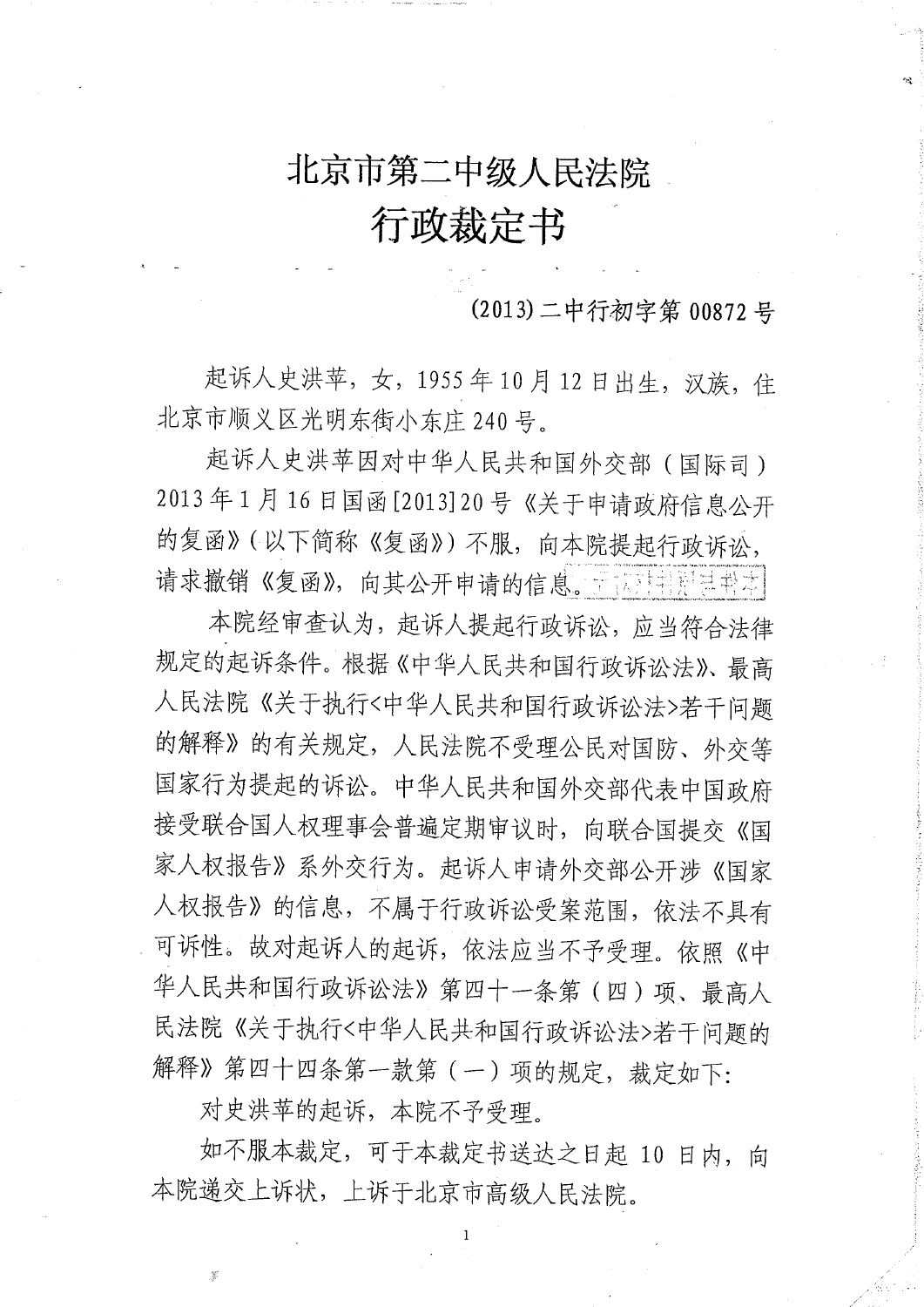

 $\overline{2}$ 

### 本件与原件核对无误